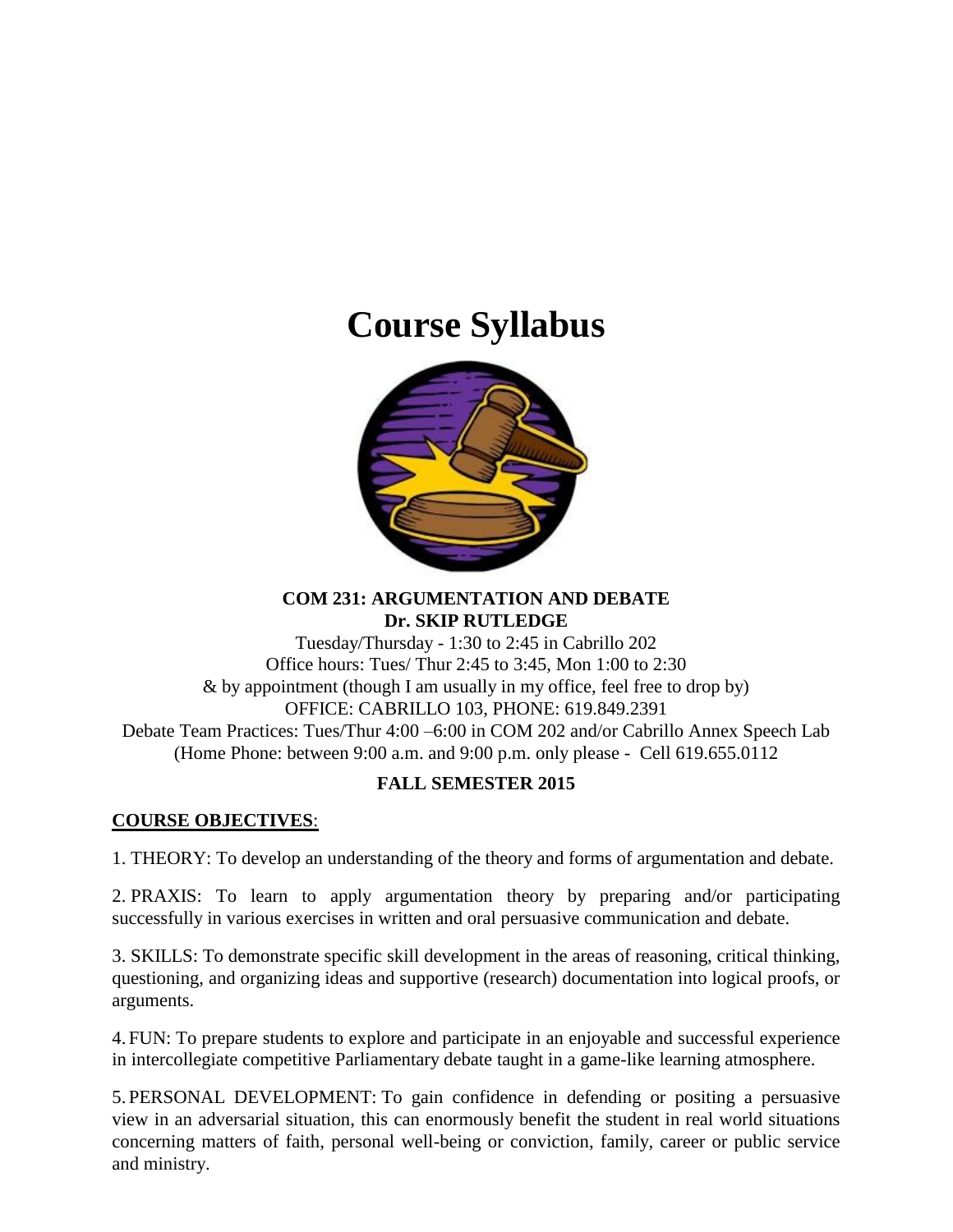#### **COURSE PARADIGM:**

I have four strong foundational presuppositions for debate, aside from the conviction that all things are possible through Christ Jesus (which is not a bad fall back position for any challenging class by the way, feel free to cross apply it to other situations at no extra charge).

- 1.The first is that *Debate is a Game*. It is a fun game that teaches life enhancing skills; but at its core, it is still just a game. That means it is to be played with, experimented with, enjoyed, and practiced with a view towards how to improve one's mastery of the skill taught by the game. It is not something to be feared. You are not baring your insides to have strangers attack everything you hold dear. You are instead playing a role with an assigned objective. Win or lose, you simply play the game again, and try to improve on your old mark. Eventually, elsewhere you will better be able to advance causes you passionately believe in through the skills developed in this game.
- 2.The second belief is that *you can do this far better than you initially suspect.* The major limitations you will face will be those you place on yourself through your own beliefs in your potential horizons or limitations. If you are willing to go for it and commit yourself to winning and learning and growing, you will be amazed at how much you will learn and improve. My hope is that my belief in you will be contagious and you will believe more in yourself. The real key to being an effective debater, as with most other things in life, is that you have to believe in yourself first, before others will believe in you.
- 3.The third truth I have learned about participating in debate is that *learning to debate well can change your world and through you change the world around you.* You will no longer look at the world or yourself the same way. Most people are just observers in life, not agents for change or improvement. You will learn to become a much better observer, which is a critical skill, and more importantly you will learn how to find what is wrong and discover a way to make it better. This cognitive and developmental leap usually comes from analyzing the critical thinking and speaking skills you learned in the game, carefully and prayerfully assessing where they should be applied, and then applying them for the betterment of those around you.
- 4.The fourth principle may be the most important communication lesson you ever learn. As with all communication activities, you should *strive to be courteous and respectful at all times, putting yourself in the position of the others in the activity.* Be considerate of your partner, your opponents, the critic and the audience if any. Read Dale Carnegie's *How to Win Friends and Influence People*, or Tim Sanders' *The Likability Factor* for support and further suggestions on this important concept. Good communication begins with Respect. And one of the best ways to garner respect, is to freely give respect to others. Here are some specifics as it applies to the activity of debate, which some might view as an aggressive activity.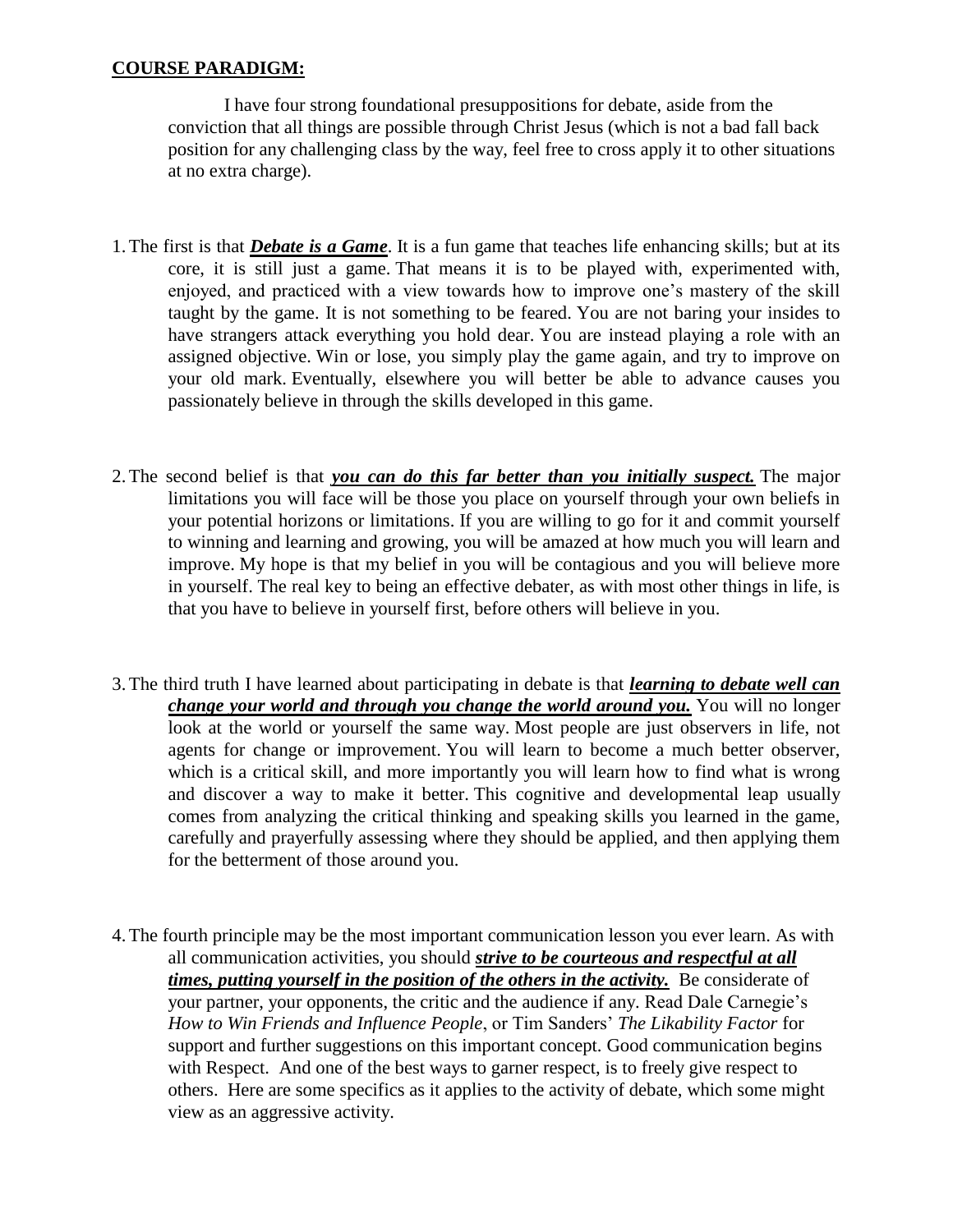- Always **respect your partner**'s ideas and input. Never make your partner look bad or feel bad about themselves or their arguments. Not only is this poor form, but also it is counterproductive as it hurts your in-round personal and team impression management. You may have a better way, or completely disagree with your partner, but find a way to do so respectfully. I am guessing that couples counselors might provide this advice to their clients.
- Always **be courteous to your opponents**. Deontologically, it is the right thing to do, but it also makes sense strategically. If they want to take the low road and get ugly or nasty, let them. Good critics love to favor the abused side not only from an instinctive " sticking up for the underdog" motivation, but more overtly to teach the other team better manners. In life and debate, always try to understand what the opposition believes and why. Don't just assume that they are idiots because they disagree with you. Respect their reasons, then politely correct them, or if they are right - admit it and move on to the real point of contention (notice the strategic framing). You then become the reasonable **seeker of truth** persona. Judges are more likely to side with people who appear reasonable in this activity.
- Also **be considerate of the critic/judge** at all times. Most of the time these are bright, educated, over-worked underpaid people volunteering their time to help you learn important skills. Be appreciative of their sacrifice. Strive to make the round as easy to follow (organized and impactful) as possible. There are way too many arguments in most rounds. Filter them down to several BIG issues that favor your side of the resolution and show how they outweigh or subsume all other items. Try to be personable and entertaining as well as clear, compelling and logical. Be alert to the judge's reactions to all major arguments and respond accordingly. It is easy to respect the judges that vote for you, but good debaters work on being respectful to those that drop you and try to politely find out how to do better next time.
- Finally, **be respectful of the audience**. Even if the audience is pulling for the other team, never alienate the audience. Instead use charm, humor and logic to guilt them into treating you and your arguments more fairly. Alert judges will see and appreciate your approach.

Good luck, God bless, and have fun.

#### **TEXTS**:

- Meany J, Shuster K. (2002). Art, Argument and Advocacy: Mastering Parliamentary Debate. IDEA Press.
- One good daily newspaper such as the *San Diego Union Tribune*, the *L A Times*, the *New York Times*, The *Washington Post*, The *Christian Science Monitor*, etc. Electronic versions are fine, and less expensive. Pay particular attention to the front-page section and the opinions of the editors (OpEd) pages, especially on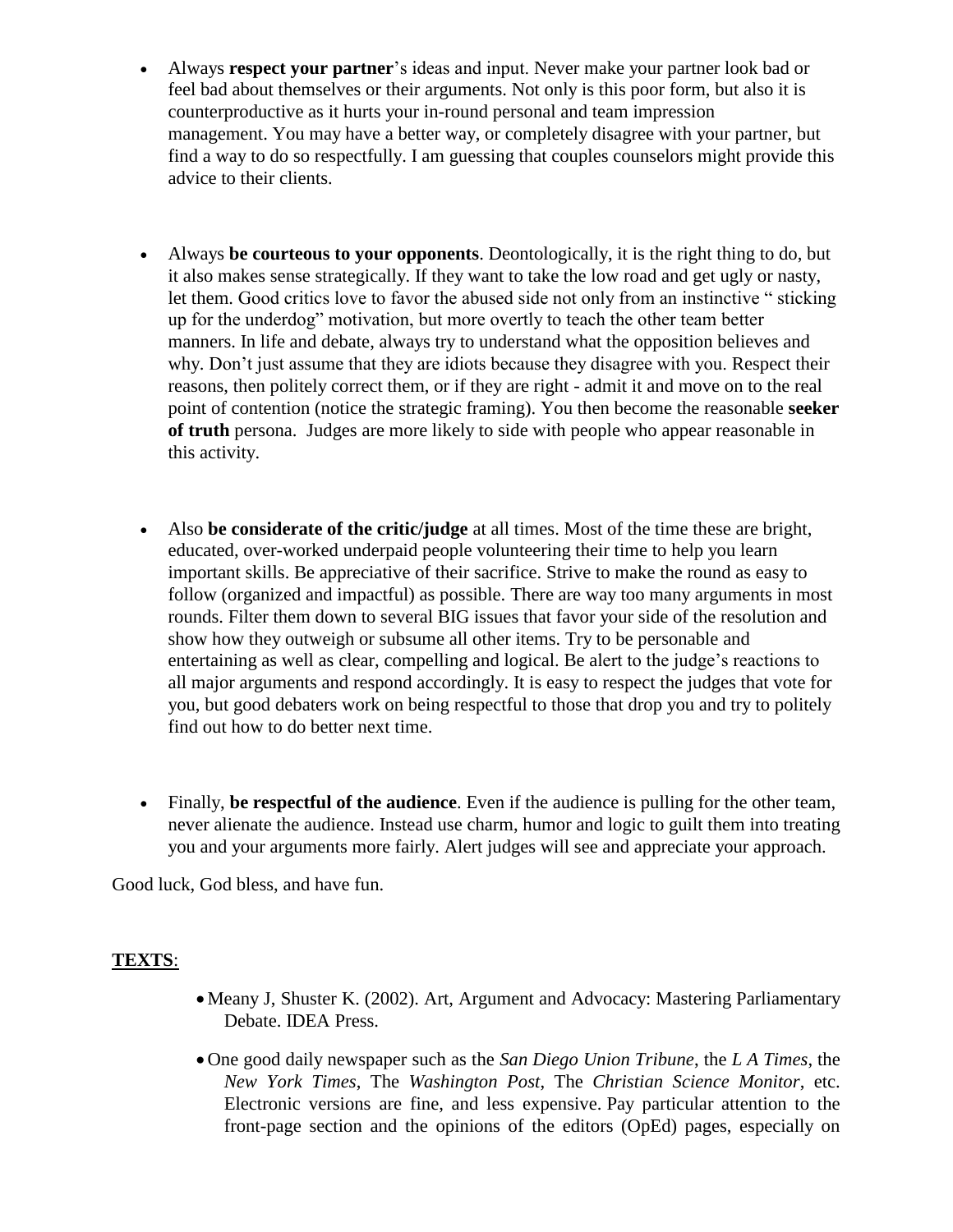Sundays. The USA Today usually runs a daily debate in this section, pulling in editorials on both sides from recognized experts in their fields.

 One comprehensive weekly news magazine such as Time, Newsweek, U.S. News and World Report. The Economist is the best single magazine for international stories.

#### **CELL PHONE WARNING:**

Electronic interruptions in class are rude and unacceptable. You must turn all such devices off before entering the class. Any electronic interruption of class or personal use of mobile communication device will result in a 10-point reduction from your overall grade for the first offense; a second offense will result in a 50-point grade reduction – the equivalent of half the points on a final exam. A third such interruption may result in even harsher disciplinary actions. This warning includes using laptops for catching up on e-mail, communicating with others, doing outside work, etc, anything beyond note taking purposes for this class. Most profs dislike or ban the use of any electronic devices and for good reason. I would like to be able to allow them though since we are often researching from the internet on current events for discussions or drills or debates. But if they get misused, I will be forced to discontinue their use entirely.

#### **PLAGIARISM & ETHICS**:

Your integrity and character are two of the truest measures of your worth. Status, money, power, fame, family, friends, looks, etc. can all be misleading and fleeting indicators of who you are at best, and can be taken away by outside forces in a blink of an eye. Only you can truly diminish your own character and integrity, as it is what you are when no one else is looking. Guard this jealously. What you are truly worth is entirely up to you. Please debate with integrity and high ethical standards.

Assuming credit for another's work without providing complete and accurate references is strictly prohibited. If this occurs, the offending student(s) will fail the assignment and probably the class. A recommendation to suspend or expel the student may also be forwarded to the Provost. Ignorance is no defense. Ask ahead of time if you have questions. Plagiarism is considered one of the worst possible offenses in most colleges and universities. That is especially true in a university attempting to promote Christian ideals. Fabricating or falsifying evidence to support your view or claim is even worse. Lying is unacceptable, even in this game-like environment of debate. I have heard and seen individuals that seem to believe that lying or cheating on small things is acceptable because the issue is so small, like stealing a newspaper or sneaking into a second movie. Have you considered that it is not the cost of the paper or the movie that we are discussing but instead the worth of your character or integrity? Don't place too small a cost on that please.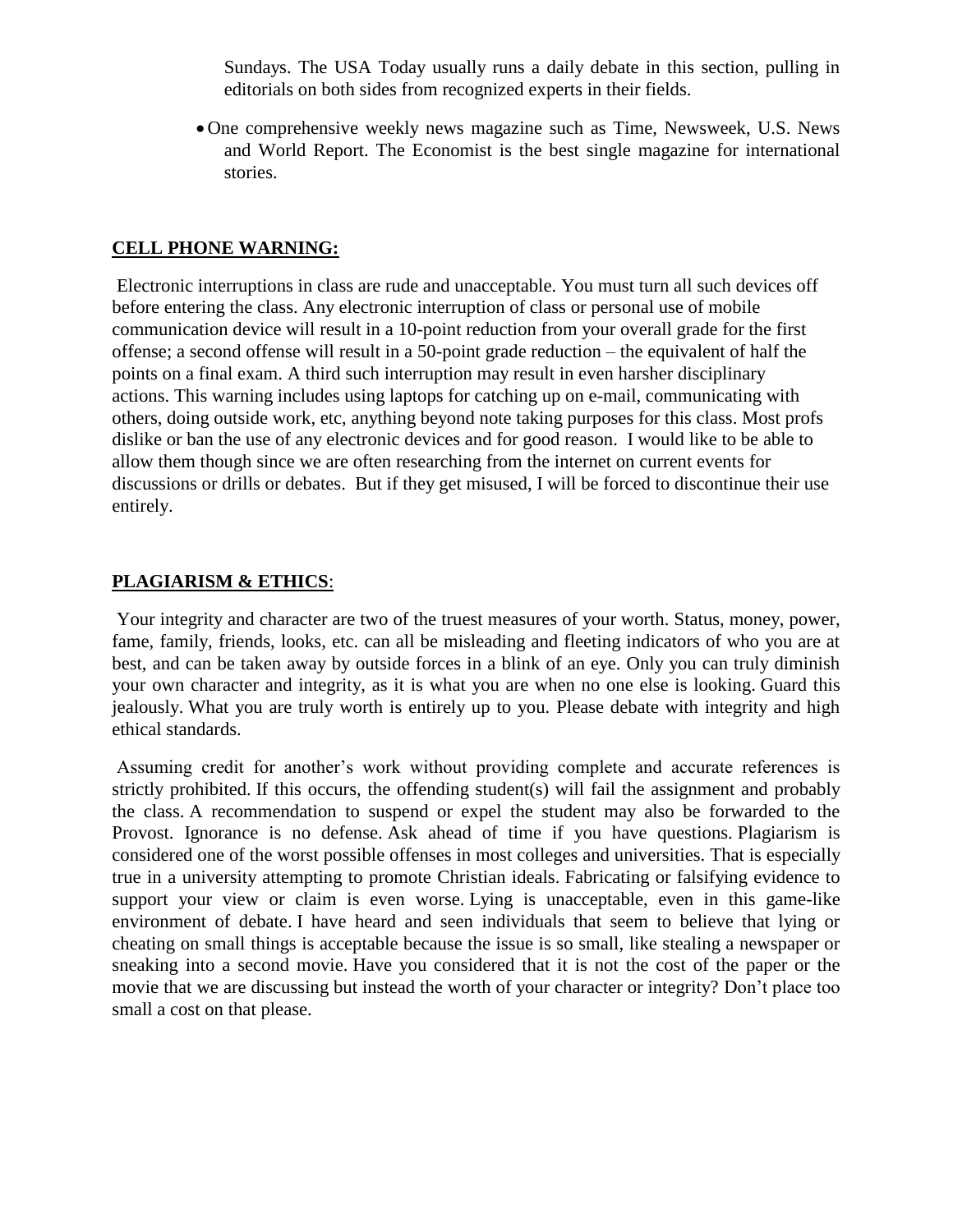#### **CURRENT EVENT AWARENESS:**

Students will be required and expected to keep up with the daily news of local, national and international importance. Not only is this a hallmark of a well educated person it is critically important in order to faithfully uphold one's citizenship responsibilities in a democracy. What good is the right to vote when votes are based on ignorance? It is not enough to simply know the big picture or even the big details. You should dig for opposing views and try to analyze issues at a deeper level. If all our news comes from Pravda, then only Pravda votes. Expect quizzes and debates to include questions on these current events. Especially, know your leaders, both nationally and internationally. Who currently holds cabinet positions, who are the foreign heads of states, etc.. One other advance warning, know your U.S. Constitution! Read it. Learn it. Love it. And yes, it could be on the test.  $\odot$  Finally, for those of you that know and respect the power or prayer, please *pray for your leaders daily*. Awareness of specific issues and particular leaders can allow for a more focused and effective prayer life.

#### **GRADING POLICY**:

Grade points will be awarded for each assignment as listed below. Grade points will also be awarded for attendance, class participation, and tests as follows:

- 1. Tests and Quizzes 200
- 2. Assignments 300

#### TOTAL POSSIBLE GRADE POINTS 500

To receive an "A" or a "B" grade, a student must satisfactorily complete every assignment, meaning that even if your points suggest an A is earned if you did not satisfactorily complete an assignment, the best you can earn is a "C+". The grading scale is demonstrated here for the "B" range: 80-81 % = B-, 82 – 87% equals a B, 88-89% = B+. Cross apply scale to the 90s for "A"s, 70s for "C"s, etc. .

#### **ASSIGNMENTS**:

#### **A. WRITTEN**: POSSIBLE POINTS - 200

- 1. Government Brief & Affirmative Case 100
- 2. Opposition or Negative briefs 100

#### **B. ORAL:** POSSIBLE POINTS - 100

- 1. In Class Debates 50
- 2. Compete in 2 Debate Tournaments 50

#### **C. EXAMS -** 200

Exam Points Possible 200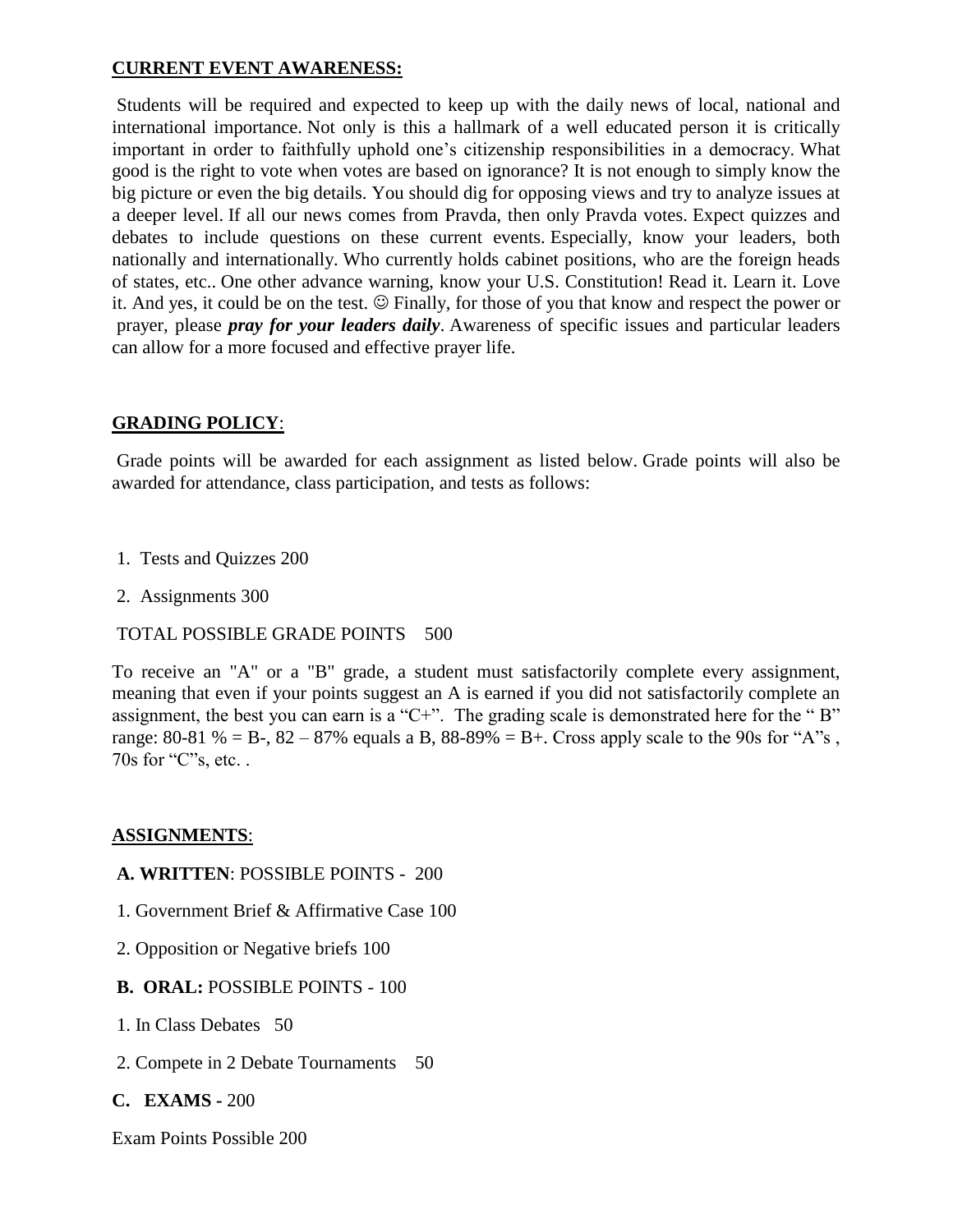Each person will be responsible for researching, constructing and submitting two well-crafted briefs; one on the negative and an affirmative case surrounding one of various current event issues. You will select these issues in class based on which current events you are most interested in learning more about. You will with the approval of the instructor select a resolution, and research arguments for and against that resolution. Your research will begin as concept briefs with different quotations from various expert sources supporting pertinent arguments. These arguments will be developed into two negative briefs (including at least one disadvantage and either a harm mitigation brief, or a counterplan or critique brief), and one affirmative case per person. The points per assignment are listed above.

#### **TESTS**:

A midterm and final exam will also be given. Please also be prepared for periodic (though not necessarily pre-announced) quizzes covering the assigned reading and material covered in class, and current events. Your in-class debates will be open note, open computer, so feel free to access whatever material you have accumulated for your practices.

#### **ATTENDANCE POLICY**:

Snooze - ya lose! Success in this class requires strong attendance. Excused absences include only: A) Provost's approved college activities, and B) written Doctor's excuse for emergencies. This is a performance-oriented class. Practice debates must start at the very beginning of class. Tardy entries and early departures create rude disturbances that may negatively impact your classmates' concentration and your grade. Try to be considerate and arrive a bit early. Three tardies = 1 absence. **Excessive absences (beyond 2 class periods) will result in lowered grades. Missing four classes is grounds for failure.** Please do not assume that medical appointments, job issues or family gatherings, or even hurting friends that need your help are excused absences. They are just absences. Bathroom breaks and water cooler appointments are on your time, not class time. Thanks. Please plan ahead.

#### **DUE DATES AND DEADLINES**:

Written assignments missed due to an excused absence must be made up by the following class. Missed written assignments due to unexcused absences may be turned in up to 1 class late for half credit. Oral assignments will be made up on a time available basis only (with no guarantees that time will be available. If it is not, the assignment will be awarded a grade of F). **Don't even think of missing a practice debate.** This negatively impacts 3-5 other grades and throws an entire class session off and cannot be condoned!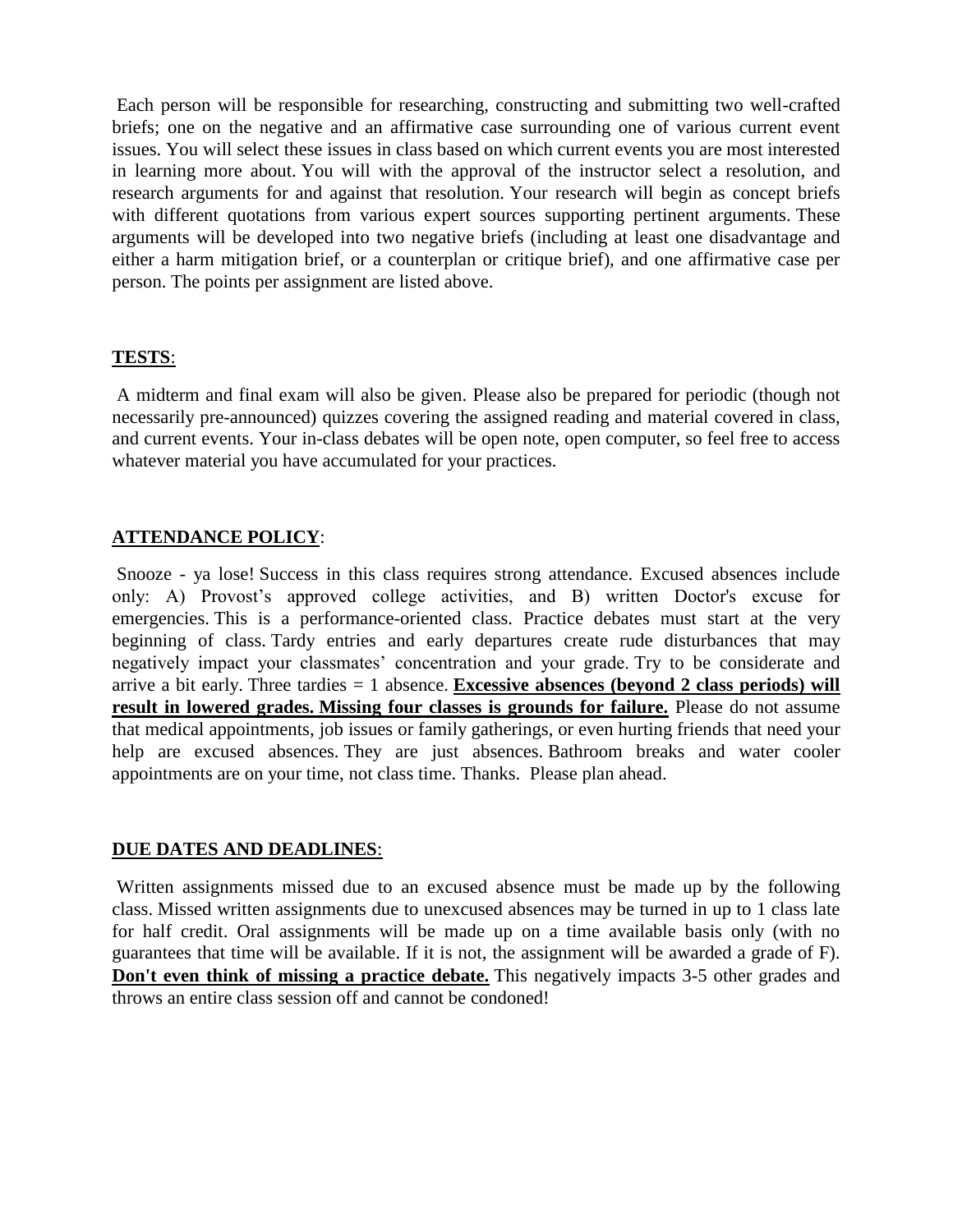#### **TOURNAMENT PARTICIPATION**:

One of the most exciting and unique challenges, opportunities and requirements of this course is that each student is required to participate in two intercollegiate tournaments during the semester. The purpose is to allow the students to enjoy using and testing the skills they have developed in class within the ultimate crucible of learning, the real world. Remember a few important items to help reduce the anxiety level.

- *First,* you will be in a Novice Division of other beginners like yourself.
- *Second,* your grade is participation based, not performance based. As long as you compete and seriously try, you receive 100% of the possible grade points for the tournament assignment. You can loose all 10 rounds (for the two tournaments combined and still receive an A+ for this part of the grade. This is the Blankenchip Rule, named after an outstanding alum who was a strong student and terrific debater, but never actually won a formal round at a tournament, and still manged to finish with a strong A, and is a terrific public speaker to this day. (He approved naming the rule after him btw - I am not that mean.)
- **Third**, it is a lot of fun (remember that debate is a game, an educational game).
- *Fourth*, and finally, you will learn so much more from really participating than you could ever learn just from reading about it. It seems for some that the course really first begins at that first tournament, as that is when the lessons start to make sense and seem more significant.

The whole class will be expected to compete in the one day Tournament at Grossmont College in Mid November. It is the closest, cheapest and held at the best time. For the brave there is also one at El Camino College in late September, on a friday, and it has Rookie Debate limited to people who have never been at any tournament before. The class debaters will be responsible for entry fees and judging fees for the second tournament, but the team will try to help with the fees for Grossmont. Entry fees range from \$30 to \$100 dollars a team depending on the tournament (Grossmont has been \$30 per team), and judges run from \$50-100 per tournament. We will try to help locate judging for the Grossmont tournament from our alumni to minimize these fees. Should either of these tournament dates not work with your schedule it may be possible for you to attend another tournament, but all related expenses would be born by you individually (for away tournaments remember this includes lodging, meals, and transportation as well as entry fees and judges.

#### **DEBATE TEAM INVOLVEMENT:**

PLNU has an intercollegiate debate team that meets and practices twice weekly (T/R 4:00 to 6:00) and competes against other colleges and universities on weekends. Novices from the class are encouraged to consider joining this team at any point in the semester, but the sooner you decide the better it is, and the easier you will find it. A major part of our school's success (6 times past National Champions) through the years comes from members of this class with no previous experience. Even if you are not interested in joining the team you are welcome to come and watch the meetings and the practice debates. This should help the concepts to make sense, just through seeing them practiced over and over again. The more rounds you see the easier it is to debate. The more rounds you debate the better you become. Familiarity breeds success.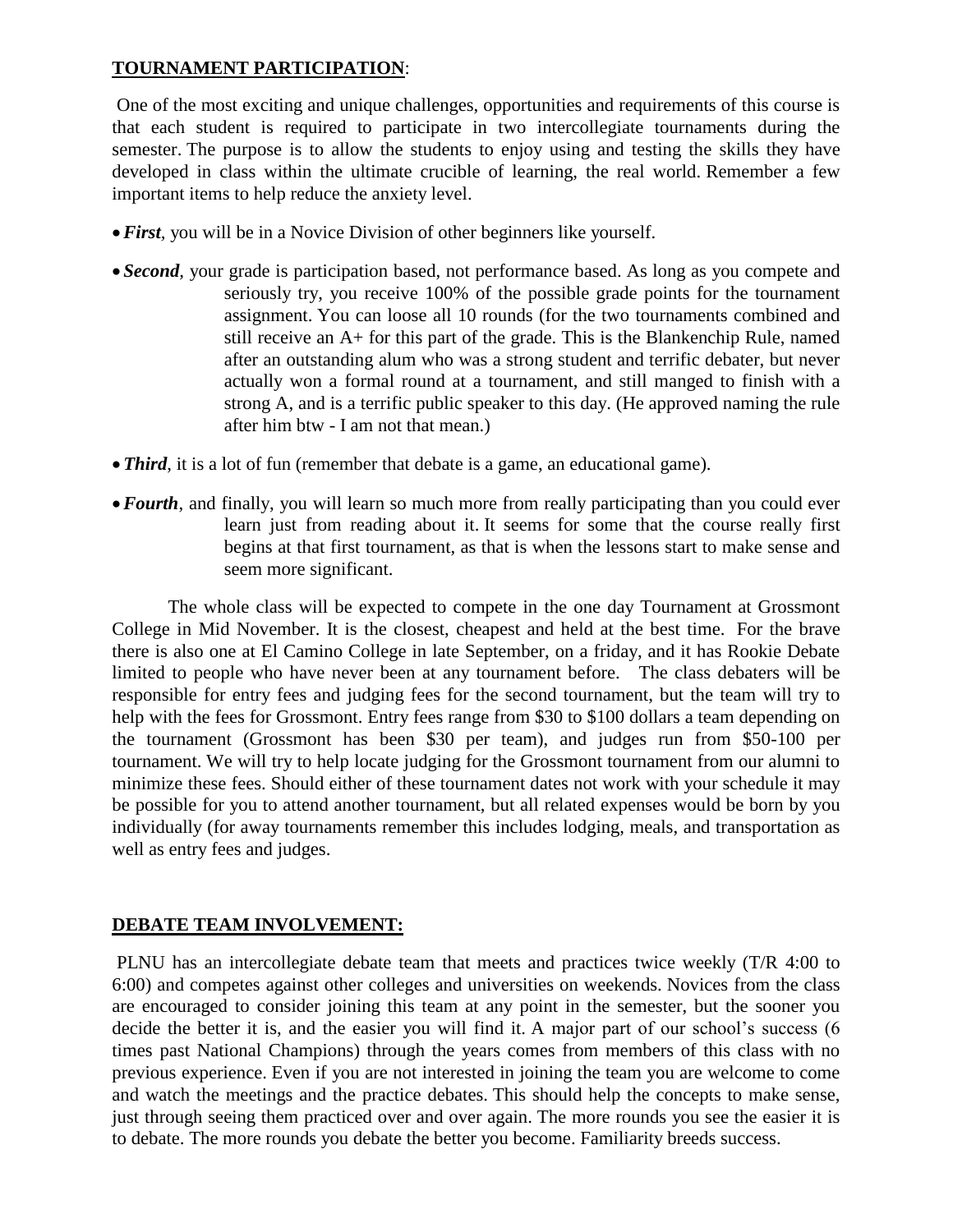You should never feel, though, that by not being on the team you are hurting your chances to do well in this class. The course is designed with the assumption that everyone can earn a strong grade without doing anything other than class assignments (those must obviously be done very well for top grades). It is true that typically about a third of the class chooses to be on the team and that through all this extra work - above and beyond class requirements - they polish and perfect class relevant skills that allow them to exceed normal class standards. However, this does not mean that non-team members cannot also do very well; many do. The important thing to remember, as you should with any performance assignment, is that practice makes perfect. The unique difficulty with debate is that practicing alone is very difficult. Whether you join the team or not, partner up with other class members to practice periodically. The class size is too large to allow everyone to practice in class each day.

Note: The toughest yet most important thing to get used to in the game of debate is flowing, the systematic means of note taking. Good flowing skills are essential to keep your thoughts and arguments organized, to respond to your opponent's points, and to leave a good impression with the critic. Watch as many rounds as you can, and flow every round you watch. Also, watch with the idea in mind that you are the judge. Who do you vote for and why? The more you flow and judge, the easier it is for you to then debate with the flow and the judge's decision in mind. You organize your attack or defense and you weigh issues for the critic, explaining why your arguments outweigh their arguments. That is good debating. Practice flowing lectures, the news, songs, stand up comedy, whatever. . .

# **Some Tournament Tips**

1. Dress for success. Professional attire. First impressions are very important.

2. Watch as many practice debates as you can before competing. If possible, even watch actual rounds at a tournament. There will be a tournament in early October at SDSU that might help to watch. Always flow when watching a debate round.

3. Practice a couple of times on both sides before competing in a tournament.

4. Plan on arriving an hour early to the campus. Assume it will be hard to find where to park, to meet the team, and to debate. Allow yourself time to get lost, find us, & relax.

5. Bring some money for meals. We often go out to a restaurant after the tournament to compare experiences, and swap war stories.

6. Relax and have fun. It is a game and you are interacting with other beginners. You get an A+ on the assignment for just competing seriously and trying your best. To help relaxation, forget my ill-timed comment on the war analogy above.

7. Should you advance to the elimination rounds and/or get a speaker award you can earn extra credit for the class.

8.If you regularly attend the team meetings (even if you are not on the team), and/or if you compete in extra tournaments, you can also receive extra credit for the extra learning.

9. Always remember the power of nonverbal communication. If you look like you are confident and winning an argument or the round, it is more likely that the critic will agree with you. If you look overwhelmed and clueless it will not inspire confidence in the content of your message. Sometimes you sell the sizzle, not the steak.